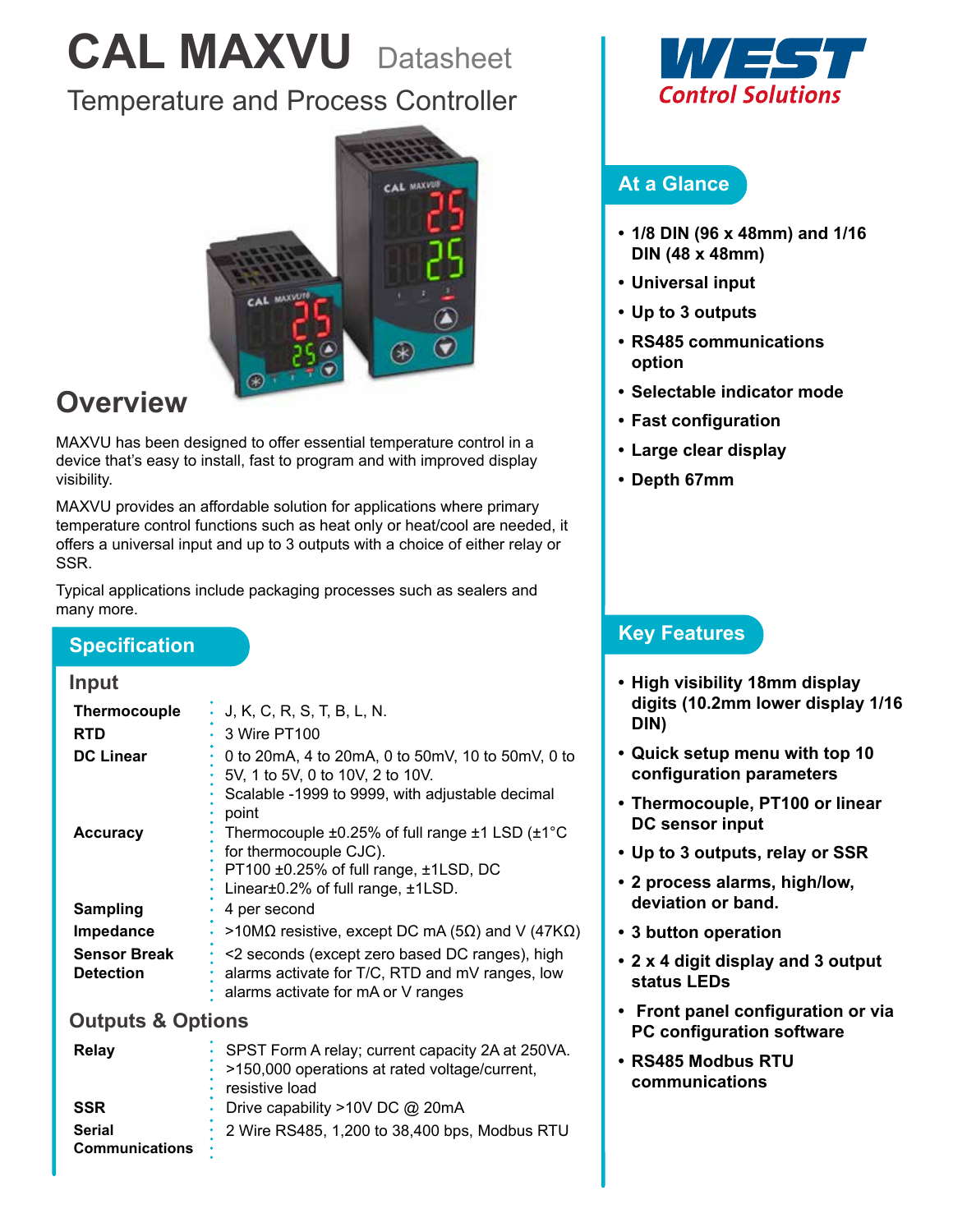#### **Specification**

# **Operating and Environmental**

| <b>Temperature &amp; RH</b>  | 0 to 55 $^{\circ}$ C (-20 to 80 $^{\circ}$ C storage), 20% to 95% RH non-condensing                  |
|------------------------------|------------------------------------------------------------------------------------------------------|
| <b>Power Supply</b>          | 100 to 240V 50/60Hz (mains powered version)<br>24V DC/AC +10%/-15%, AC 50/60Hz (low voltage version) |
| <b>Front Panel</b>           | IP65 (Behind panel IP20)                                                                             |
| <b>Protection</b>            |                                                                                                      |
| <b>Standards</b>             | CE, UL & cUL                                                                                         |
| EMI                          | Complies with EN61326 (Susceptibility & Emissions)                                                   |
| <b>Safety Considerations</b> | Complies with EN61010-1 & UL61010-1                                                                  |
|                              | Pollution Degree 2, Installation Category II                                                         |
| Weight                       | 1/8 DIN, 0.12kg excluding packaging                                                                  |
|                              | 1/16 DIN x 0.08kg excluding packaging                                                                |
| <b>Communications</b>        | RS485 Modbus RTU communication option                                                                |
|                              |                                                                                                      |

#### **Dimensions**

**Front Fascia 1/16 DIN = 48 x 48mm** 1/8 DIN = 96 x 48mm



**Ordering Code**